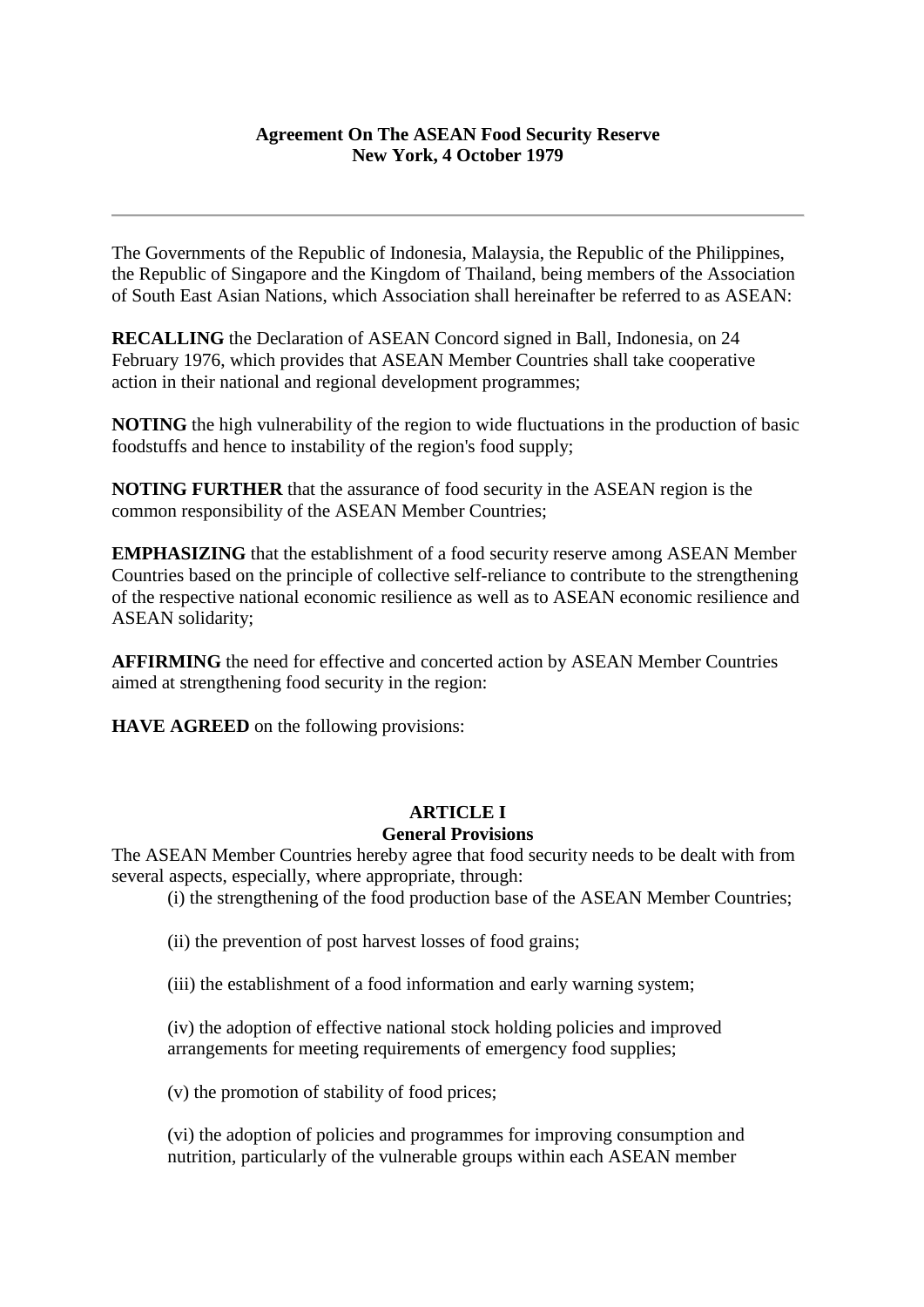## Country;

(vii) the promotion of labour opportunities especially rural areas and increasing the income particularly of the small farmers; and

(viii) other measures, including possible long-term trade arrangements.

# **ARTICLE 2 Establishment of the ASEAN Food Security Reserve**

- 1. The Governments of the ASEAN Member Countries hereby agree to establish the ASEAN Food Security Reserve.
- 2. The term "ASEAN Food Security Reserve" shall mean the sum total of the basic food stocks, particularly rice, maintained by each ASEAN Member Country within its national borders as a matter of national policy which includes commitment to the ASEAN Emergency Rice Reserve.

# **ARTICLE 3 Coordination of National Food Stock Policies and of National Food Reserve**

- 1. The Governments of the ASEAN Member Countries shall coordinate in conformity with their institutional and constitutional requirements, national food stock policies which take into account the policies of other ASEAN Member Countries and which together will result in maintaining a minimum safe level for the ASEAN Food Security Reserve.
- 2. It is hereby understood that the establishment of the ASEAN Food Security Reserve is not intended to fill continuing food deficits of individual ASEAN Member Countries, which normally are met through imports, commercial as well as concessional. The elimination of such deficits should, where appropriate, be attempted through increased production at an accelerated rate.
- 3. The ASEAN Member Countries shall further take measures aimed at assuring that their national food reserves are replenished as soon as feasible whenever they have fallen below such minimum levels as may be specified.

# **ARTICLE 4 The ASEAN Emergency Rice Reserve**

- 1. The Governments of the ASEAN Member Countries do hereby agree to the establishment of the ASEAN Emergency Rice Reserve for the purpose of meeting emergency requirements.
- 2. Each ASEAN Member Country shall earmark within or over and above its national reserve, a certain quantity of rice. Such earmarked quantities of rice shall constitute the ASEAN Emergency Rice Reserve, the total amount of which shall initially be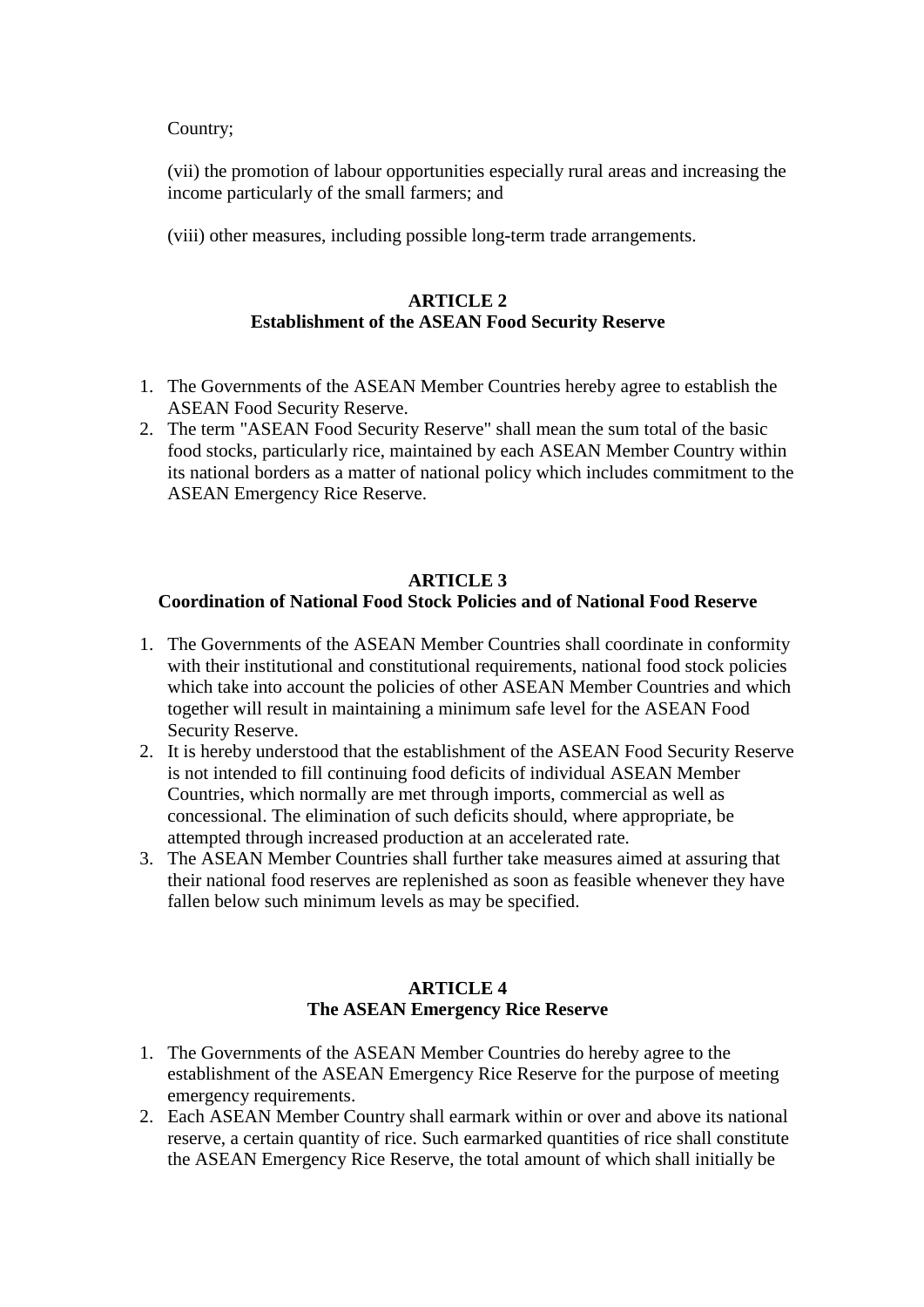50,000 metric tons of rice.

3. For the first year of operation ASEAN Member Countries agree that the earmarked quantity of each ASEAN Member Country for the ASEAN Emergency Rice Reserve shall be as follows:

> Indonesia : 12,000 metric tons Malaysia : 6,000 metric tons Philippines : 12,000 metric tons Singapore : 5,000 metric tons Thailand : 15,000 metric tons

- 4. Both the total amount of the ASEAN Emergency Rice Reserve, as well as the amount earmarked by each ASEAN Member Country in such Reserve, shall be periodically reviewed by the Governments of the ASEAN Member Countries taking into account the general food situation in the ASEAN region and in the world.
- 5. An emergency as referred to in Paragraph 1 of this Article shall be understood to mean the state or condition in which an ASEAN Member Country, having suffered extreme and unexpected natural or man-induced calamity, is unable to cope with such state or condition through its national reserve and is unable to procure the needed supply through normal trade.

# **ARTICLE 5 Release of Rice from the ASEAN Emergency Rice Reserve for Emergency Requirement**

With regard to the release of rice from the ASEAN Emergency Rice Reserve to meet the emergency requirement of any ASEAN member Country, the following procedure shall be adopted:

(i) The ASEAN Member Country in need shall directly notify the other ASEAN Member Country or Countries of emergency it is facing and the amount of rice required.

(ii) The other ASEAN Member Country or Countries on being requested shall take immediate steps to make the necessary arrangements to ensure immediate and speedy release of the required rice.

(iii) The prices, terms and conditions of payments in kind or otherwise, in respect of rice so released, shall be the subject of direct negotiations between the ASEAN Member Countries concerned.

(iv) The requesting ASEAN Member Country shall at the same time inform the ASEAN Food Security Reserve Board of its request to the other ASEAN Member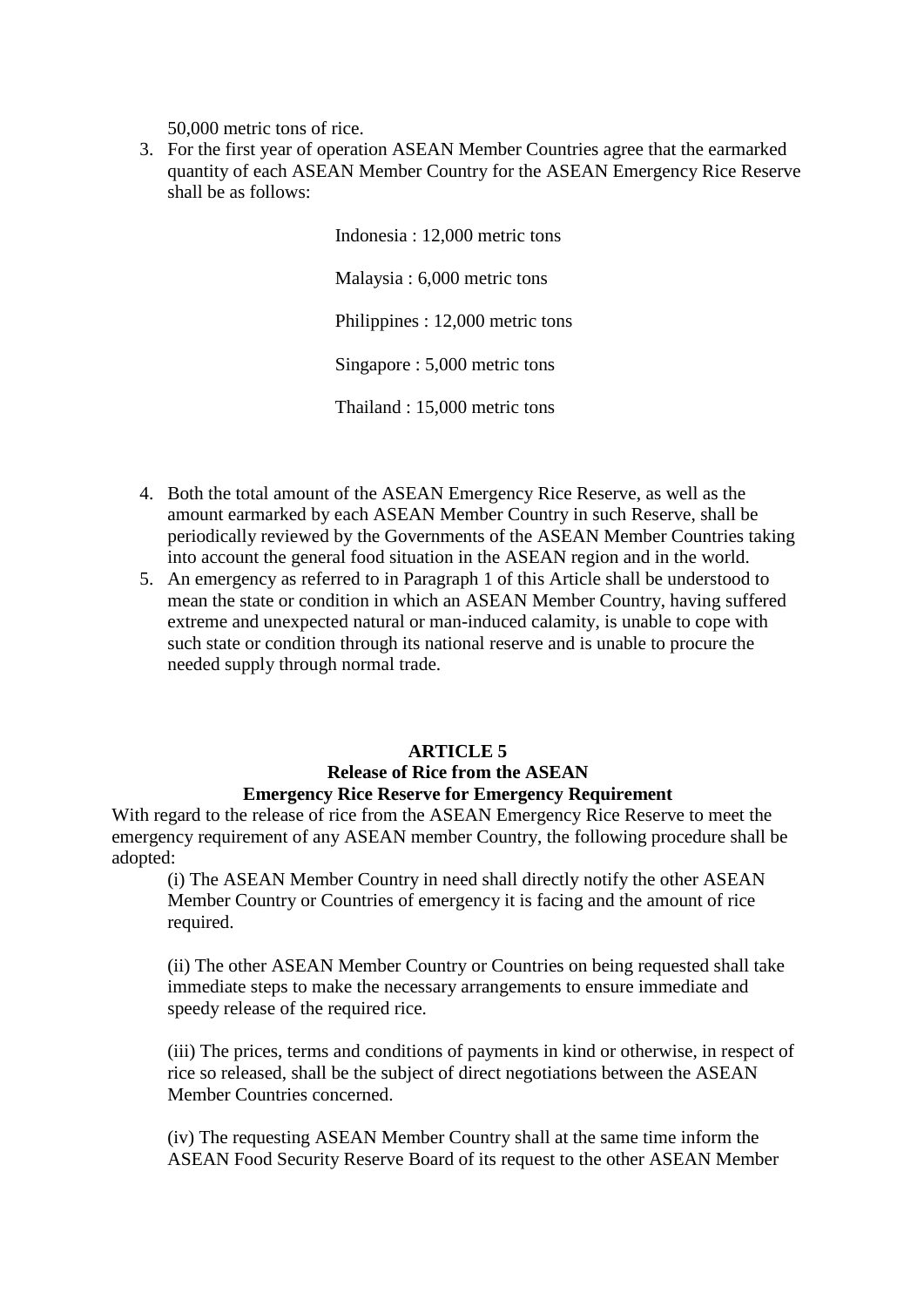Country or Countries.

# **ARTICLE 6 Replenishment of the ASEAN Emergency Rice Reserve**

- 1. The ASEAN Member Countries which have released rice under Article V either to meet their own emergency requirements or the emergency requirements of other ASEAN Member Countries shall take steps to replenish the rice so released so that the earmarked quantity of the countries concerned shall be restored to the level indicated in Article IV.
- 2. Fulfillment of the responsibility under Paragraph 1 of this Article shall be subject to the constraints on the availability of supply as well as other limitiations.

## **ARTICLE 7 Food Information and Early Warning System**

- 1. For the effective functioning of the undertakings contained in Article III and IV, the Government of ASEAN Member Countries agree to furnish to the ASEAN Food Security Reserve Board referred to in Article VIII, on a regular basis information on government stockholding policies. and programmes, as well as other aspects of the food supply and demand situation, in particular rice. The ASEAN Food Security Reserve Board shall circulate the said information to the Member Countries.
- 2. On the basis of such data collected, concise factual appraisals of the situation and outlook shall be prepared periodically and circulated to ASEAN Member Countries.
- 3. The information or data made available pursuant to this Article shall be treated as confidential.

## **ARTICLE 8 ASEAN Food Security Reserve Board**

- 1. For the purpose of providing supervision and coordination in the implementation of the ASEAN Food Security Reserve, the Governments of ASEAN Member Countries hereby agree to establish an ASEAN Food Security Reserve Board, hereinafter referred to as "the Board".
- 2. The Board shall be composed of one representative from each ASEAN Member Country.
- 3. The Board's terms of reference shall be as in the Annex to this Agreement.

## **ARTICLE 9 Final Provisions**

4. This Agreement is subject to ratification by the ASEAN Member Countries.